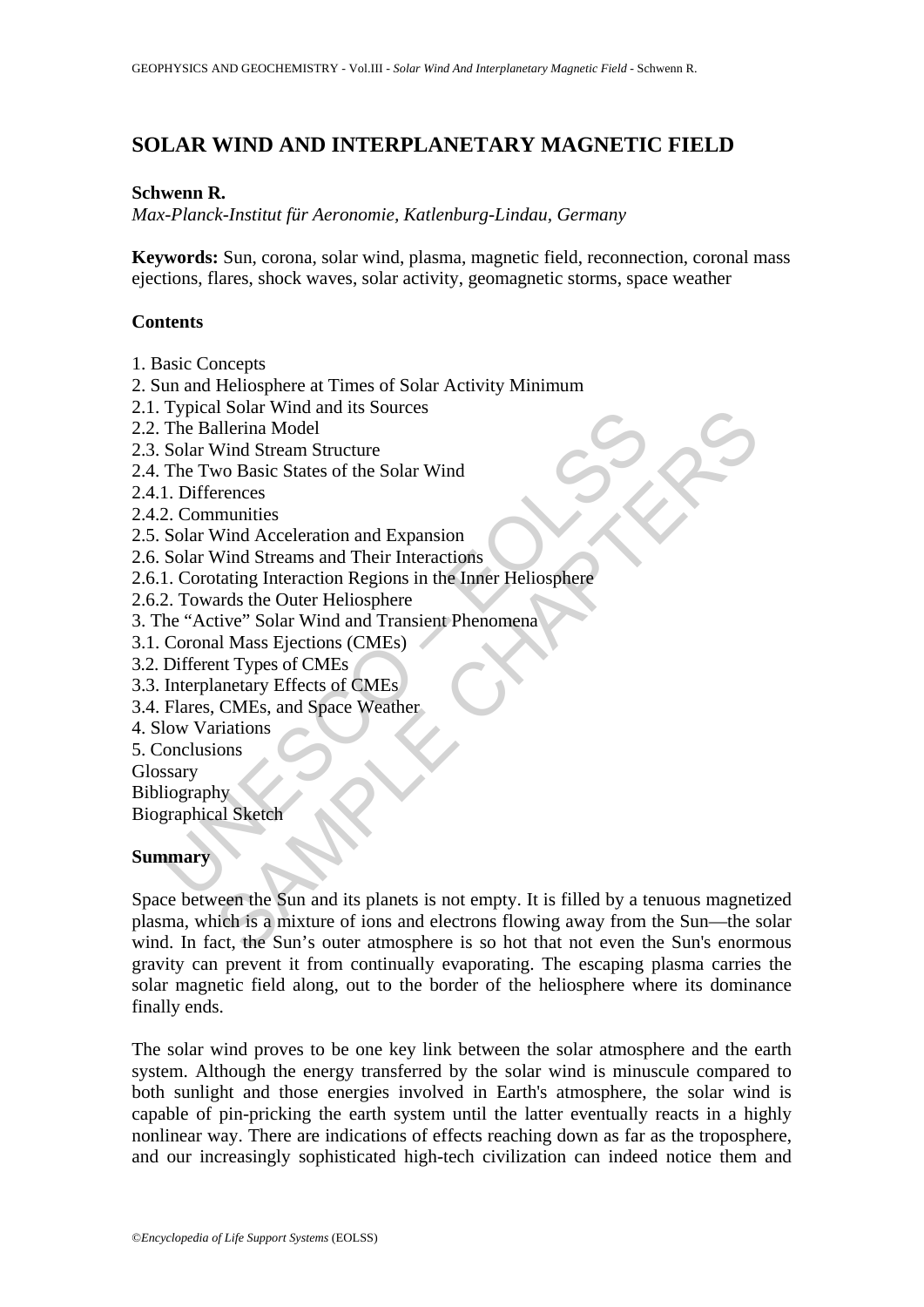does, at times, even suffer from them. That is why the role of the Sun and the solar wind as the drivers of space weather have gained particular attention in the recent past.

#### **1. Basic Concepts**

The existence of the Sun's extended atmosphere, the corona, has been known ever since mankind has been stunned by the beauty of solar eclipses. Our familiar home star looks so perfectly shaped and never-changing, and yet eclipses reveal its atmosphere to be highly structured and always variable! Photographic images of these rare occultations lead even to the impression of "stream lines" emerging from large regions of the corona (Figure 1). However, not until the 1950s was the existence of continuous particle streams from the Sun first suspected by Biermann from the observations of cometary plasma tails and then theoretically modeled by Parker in 1958. These hypotheses were basically confirmed a few years later when appropriate instruments were installed on interplanetary space probes. In very general terms, it can be said that due to the extremely high temperatures in the corona ( $1 \times 10^6$  K to  $2 \times 10^6$  K) even the Sun's enormous gravity cannot hold together the Sun's atmosphere completely. Part of it escapes and beyond the critical—or Alfvén—point, it flows away with supersonic speed. This is what was termed in a very visual way the *solar wind.* 



Figure 1.Eclipse image of August 11, 1999, combined with a simultaneously taken coronagraph image (LASCO-C2 on SOHO)

For both images, the contrast was artificially enhanced in order to reveal the large-scale coronal structures and their sources in the lower corona. (Courtesy of S. Koutchmy)

At any eclipse, observers are stunned most by the high degree of structure in the thenuncovered corona. No wonder that the solar wind emerging from there is similarly inhomogeneous and creates a complicated three-dimensional shape of the heliosphere. Interactions between outflowing streams of different speeds and solar transient phenomena cause further complications. Thus, the solar wind as we encounter it in space is characterized by an enormous variability in all its basic properties. It is this very variability that allows the solar wind to have a surprisingly great impact on the earth system (see *Magnetosphere and Its Coupling to Lower Layers*).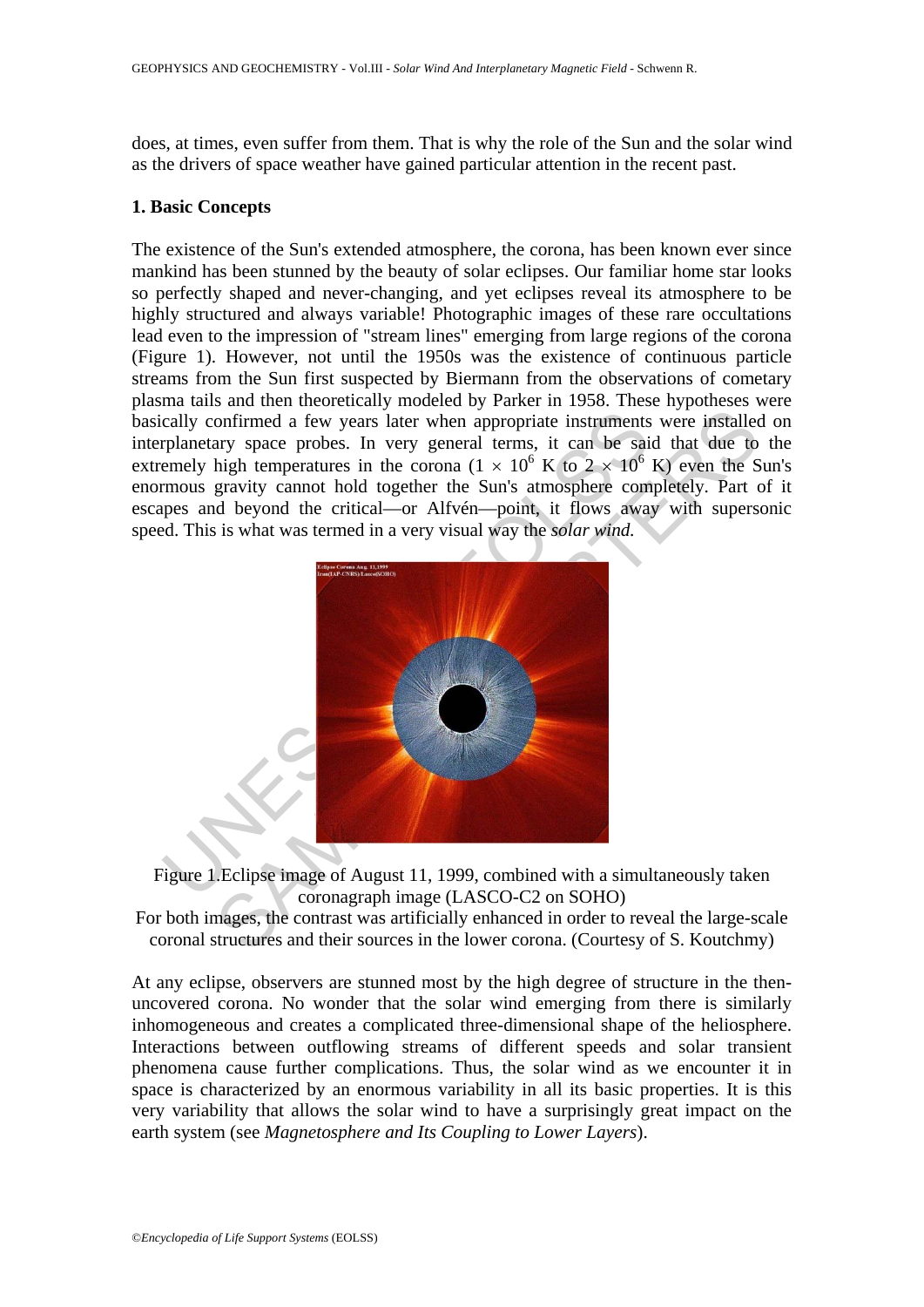No doubt exists about the key role that the interplanetary magnetic field plays for Earth. Of particular significance are those occasions when the generally radially outward pointing field vector swings out of the ecliptic plane and points southward. In such cases, a connection between Earth's intrinsic field and the interplanetary field can occur (by a process of "field line reconnection").

Such a configuration would allow solar wind particles "attached" to their interplanetary field lines to move on and enter the magnetosphere on that same field line that now belongs to Earth.

The door into the usually well-shielded magnetosphere appears to stand open so that the solar wind plasma can directly enter and dump its kinetic energy, or trigger the release of different energies stored at other places within the magnetosphere.

As a consequence, geomagnetic activity may arise with all its typical signatures, such as geomagnetic storms, visible auroras, ionospheric disturbances, and others.

## **2. Sun and Heliosphere at Times of Solar Activity Minimum**

## **2.1. Typical Solar Wind and its Sources**

a consequence, geomagnetic activity may arise with all its typical<br>magnetic storms, visible auroras, ionospheric disturbances, and of<br>**un and Heliosphere at Times of Solar Activity Mininum**<br>**Typical Solar Wind and its Sou EXERCT AND THE CONSTRAINS IN THE CONSTRANCE (SCIENCIAS CALC (SCIENCIAS CALC (SCIENCIAS CALC CONDUCTS).**<br> **Heliosphere at Times of Solar Activity Minimum**<br> **Al Solar Wind and its Sources**<br> **Al Solar Wind and its Sources**<br> Some typical solar wind parameters, as measured at Earth's orbit (i.e., at 1 AU distance from the Sun;  $1 \text{ AU} = 150 \times 10^6 \text{ km}$ , are given here: flow speed ranges 300–800 km s<sup>-</sup> <sup>1</sup>: particle number density ranges  $3-20 \text{ cm}^{-3}$ ; the solar wind consists of 96% protons, 4%  $He<sup>2+</sup>$  ions, and some minor constituents, plus an adequate number of electrons; temperature of ions and electrons range  $10^4 - 10^6$  K; magnetic field measures  $\sim$ 4 nT.

The solar wind flow speed is usually much higher than the local sound and Alfvén speeds, and typical Mach numbers are approximately 10. This implies that the plasma kinetic pressure is much higher than both the magnetic pressure and the thermal pressure. It also means that the magnetic field is frozen-in in the expanding flow.

The field lines can be regarded as "stream lines" of the flow. Generally, they maintain their identity on their way through the entire heliosphere; since, due to the near absence of collisions in the tenuous plasma, the particles can hardly ever leave their original field lines. All particles move, on the average, radially away from the Sun.

Therefore, the stream lines interconnecting particles emerging from the same source on the rotating Sun are curved like Archimedean spirals (i.e., Parker spirals*)*. The curvature is determined by both the flow speed and the distance from the Sun. The average angle between the stream lines and the radial direction to the Sun at 1 AU amounts to  $\approx 45^{\circ}$ .

With increasing distance to the Sun, the Parker spiral winds up further and further: from Jupiter's orbit on the direction of the local magnetic field can be considered almost perpendicular to the solar wind flow. Note, however, that the plasma keeps moving radially, in analogy to the needle in the spiral grooves of an old-fashioned record.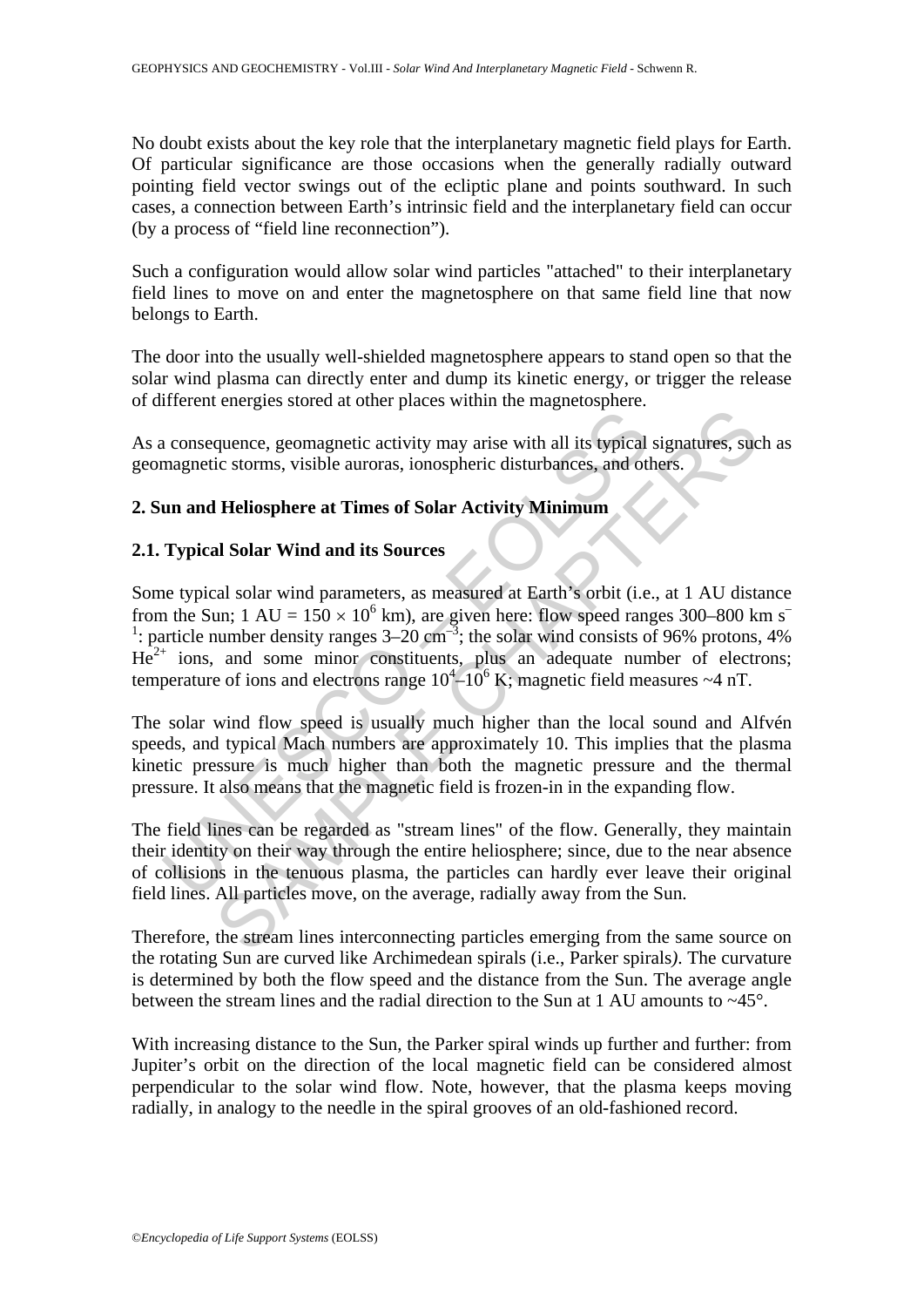



The colored bars indicate the polarity of the interplanetary magnetic field: blue, inward pointing; red, outward pointing; gray, mixed polarities.

cure 2. The solar wind proton parameters (flow speed, density, tem<br>angles relative to the radial direction) during a full solar rotation in<br>observed by the Helios 1 solar probe close to 1 AU<br>e colored bars indicate the po The solar wind proton parameters (flow speed, density, temperature, and flective to the radial direction) during a full solar rotation in early 1975, as observed by the Helios 1 solar probe close to 1 AU data incide the p The high variability of the solar wind has been a puzzle since the beginning of the observations. As a typical example, Figure 2 shows the main solar wind parameters obtained near Earth's orbit during an entire solar rotation. Measurements were recorded shortly before the solar activity minimum in 1976. This basic pattern then remained almost unchanged through several months.

- For two intervals of some 60<sup>°</sup> in longitude (corresponding to duration of several days), the flow speed exceeds 600 km  $s^{-1}$ .
- In both of these high-speed streams, the plasma density is lowest and the proton temperature is highest (while the electrons are somewhat cooler), precisely opposite to the low-speed regions in between.
- Both high-speed streams are regions of unipolar magnetic fields (indicated by the colored bard in Figure 2).
- In a short interval in the middle of Figure 2, interplanetary shock waves went by, characterized by abrupt increases in speed, density, temperature, and magnetic field strength (not shown). This type of shock wave is caused by transient activity on the Sun. On average, not more than one such event occurs per solar rotation at solar minimum.
- The left part of Figure 2 shows a less well-ordered pattern of flow speeds and polarities.
- The flow angles  $\varepsilon_P$  (out of the ecliptic) and  $\alpha_P$  (azimuthal) fluctuate within approximately 10° around the radial direction. More pronounced deflections are observed in compression regions ahead of high-speed streams and at shock waves.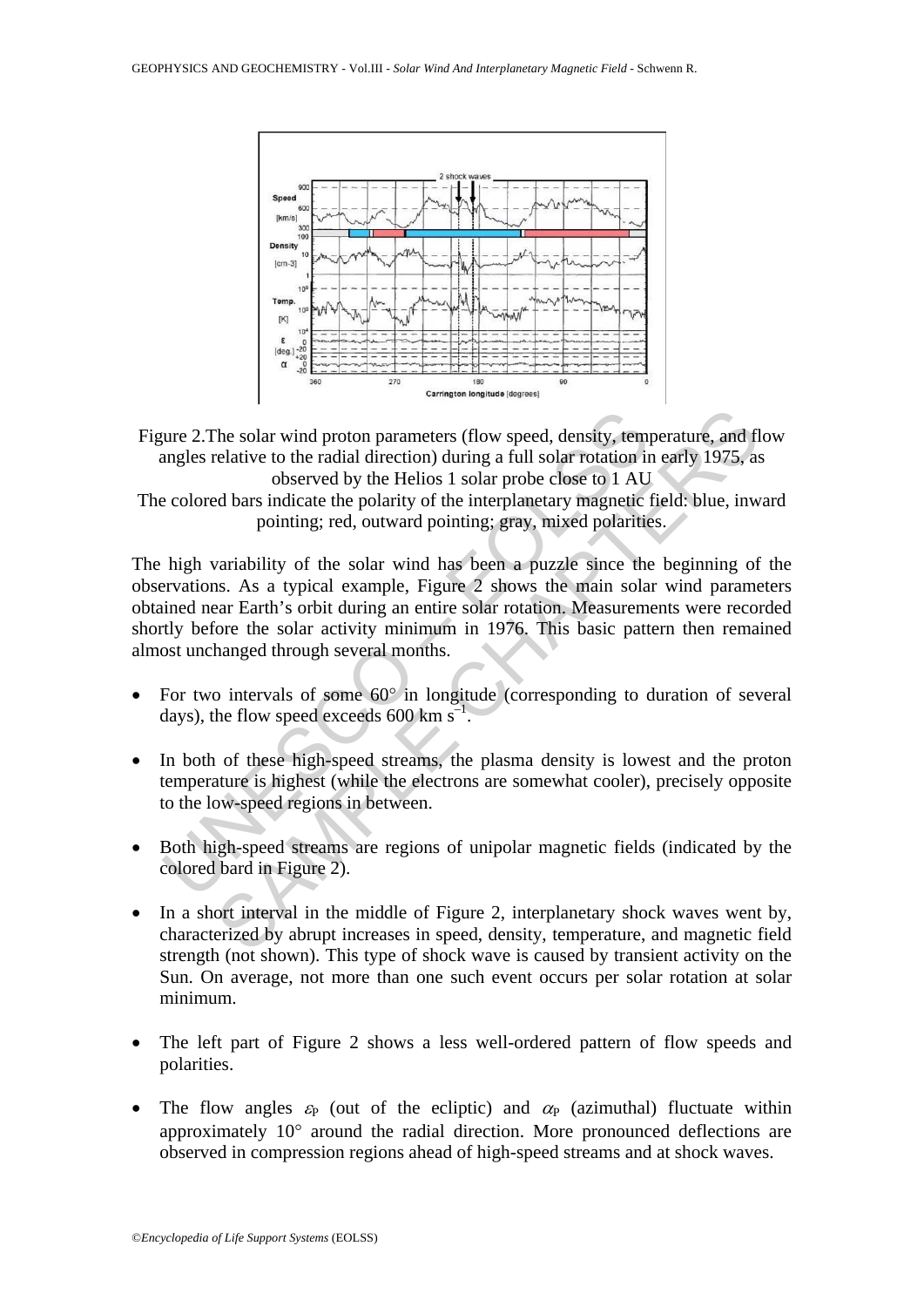Observations as shown in Figure 2 revealed that solar wind variability cannot be simply attributed to transient disturbances of an otherwise quiet or structureless solar wind. Specifically, the persistent occurrence of high-speed streams with flow speeds up to 800  $km s<sup>-1</sup>$  was realized to be an intrinsic feature of the solar wind phenomenon. With decreasing solar activity in the years 1973–1975, these high-speed streams developed into stable large-scale structures. Some of them were observed at the same solar longitude for several months (i.e., they were corotating, stationary in relation to the Sun, through several solar rotations).

In the Skylab era, the coronal sources of the high-speed streams could be identified: these are regions of diminished brightness at soft X-ray and EUV wavelengths (socalled coronal holes). In Figure 3, a large coronal hole can be seen to cover the south polar cap. The sharp edges of this coronal hole transform strikingly well into the outer corona. Much further out, they can still be recognized as sharp boundaries between fast and slow solar wind streams.



Figure 3.Montage of images from three different telescopes on SOHO: from EIT, the EUV disk image (at 19.5 nm); from LASCO-C1, the inner corona (at 530.3 nm); from LASCO-C2, the outer corona (in white light) Note, in particular, the dark area on the disk near the south pole which is a good

example of a large coronal hole.

Coronal holes mark the regions in which the magnetic field lines open directly into interplanetary space, and the solar wind can flow along unimpeded. At times of low solar activity, they are often located above both polar caps. In contrast, closed loop-like structures are always related with active centers such as sunspots, which most often are located at low heliographic latitudes. Coronal holes and the high-speed streams emerging from them have to be regarded as features of the *quiet* Sun, not the *active* Sun. In fact, careful analysis proved that if there is a "quiet" solar wind at all, it is more likely to be found in the fast wind rather than in the slow wind.

## **2.2. The Ballerina Model**

On the basis of these discoveries, a new three-dimensional model of the heliosphere and the stream-structured solar wind emerged that is most adequately visualized in terms of the "ballerina" model first proposed by Alfvén in the 1970s.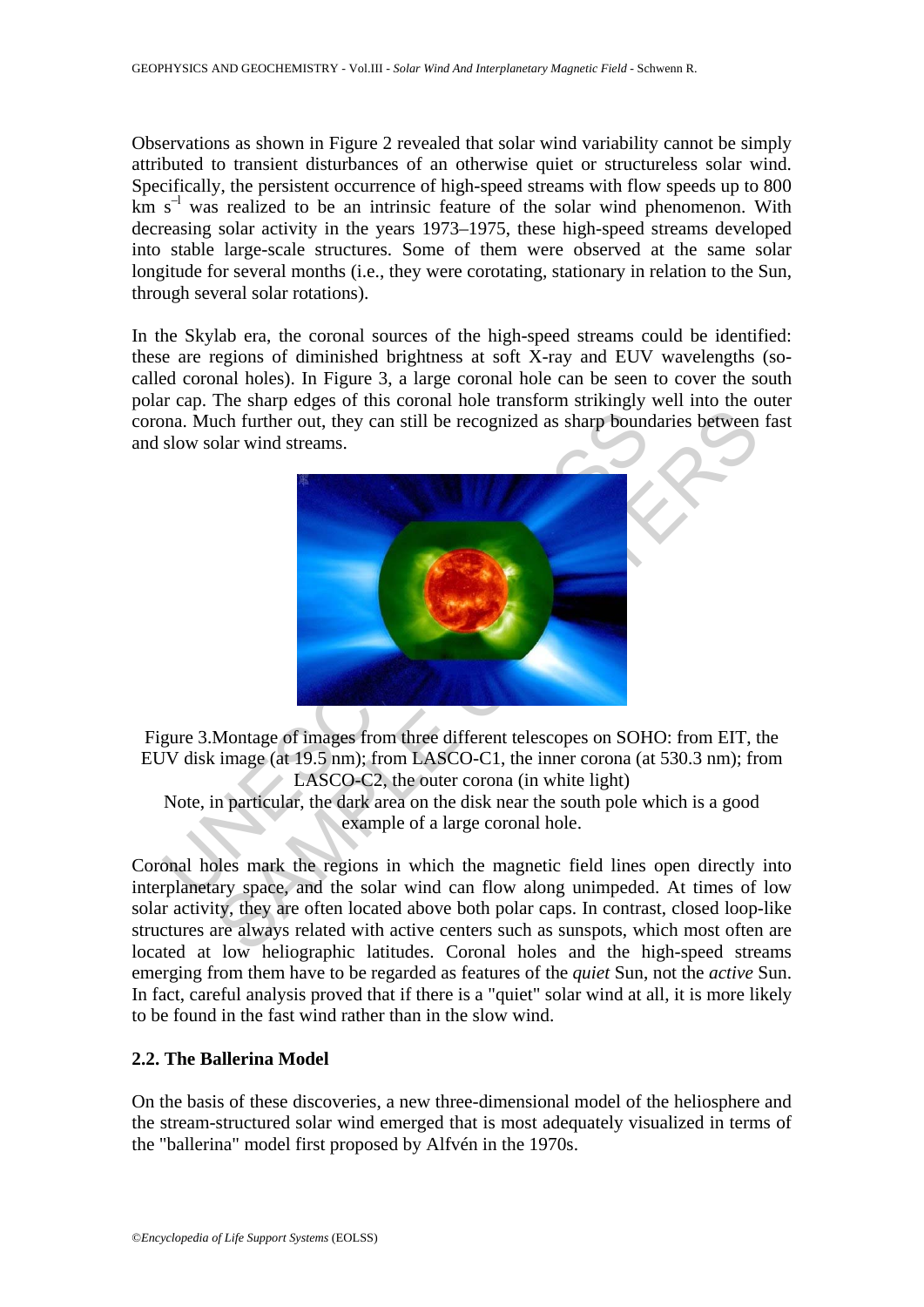

Figure 4.The "ballerina model" of the inner heliophere as suggested by Alfvén in 1977

The "ballerina model" of the inner heliophere as suggested that are 4 is an artist's view of the inner heliophere as it might a lower a typical solar activity minimum (e.g., in 1996). We find the rered by large coronal hol Figure 4 is an artist's view of the inner heliosphere as it might appear immediately before a typical solar activity minimum (e.g., in 1996). We find the Sun's poles to be covered by large coronal holes. They are areas of open magnetic field lines, the northern hole being of positive (outward directed) polarity, and the southern hole being negative. Some tongue-like extensions of the coronal holes reach well into the equatorial regions and give the Sun the appearance of a tilted magnetic dipole.

The Sun's equatorial region is governed by a few remaining bright active centers (including sunspots) and their loop-like and mainly closed magnetic structures. What looks like the skirt of a spinning ballerina is the warped separatrix between positive and negative solar magnetic field lines "dragged" out into interplanetary space by the radially outflowing solar wind plasma.

The "ballerina model" of the inner heliophere as suggested by Affven in 15<br>
in an artist's view of the inner heliosphere as it might appear immedia<br>
pical solar activity minimum (e.g., in 1996). We find the Sun's poles to<br> This heliospheric current sheet is formed on top of closed magnetic structures at the transition between closed and open flux tubes (i.e., generally in the middle of the nearequatorial belt of activity). If the spinning skirt passes an observer sitting, say, at Earth, a polarity switch would be noticed, which is referred to as crossing of an magnetic sector boundary. The size and number of magnetic sectors is closely related to the structure of the underlying corona (i.e., the shape of the activity belt and the coronal holes, respectively).

The coronal holes are the sources of high-speed solar wind, while the emission of slow interstream-type solar wind is confined to the equatorial region. The warps of both the current sheet (which can be taken to be the heliomagnetic equator) and the coronal hole boundaries with respect to the heliographic equator allow high speed streams to extend to low latitudes so that they become observable even in the plane of the ecliptic.

This occurs preferentially in the two years before activity minimum, when the largescale coronal structure is rather stable and high-speed streams reappear at the same heliographic longitudes for many solar rotations.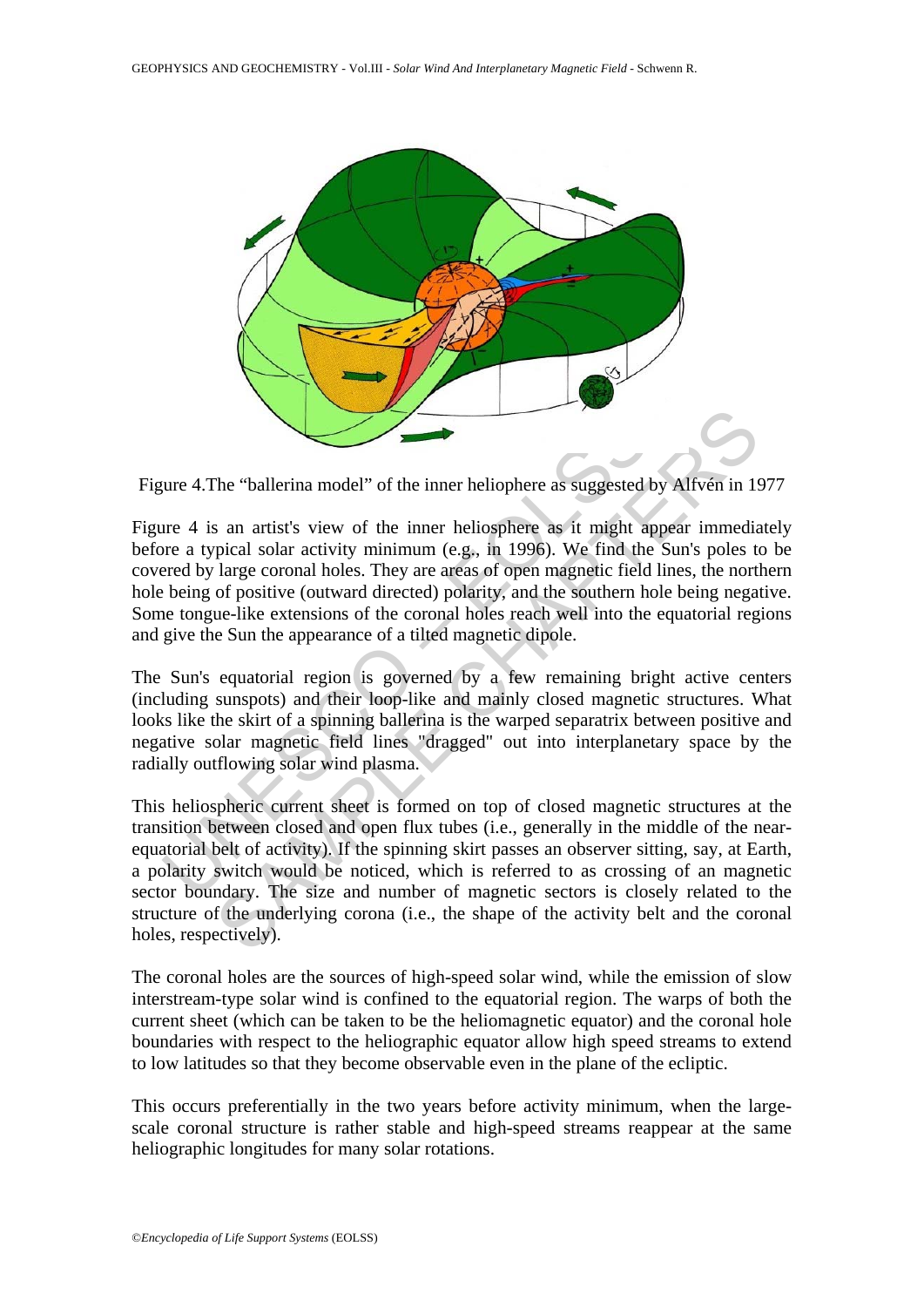

Figure 5.A coronagraph view of the extended minimum corona (on February 1, 1996), composed of a green-line emission image and a white-light image taken by the LASCO coronagraphs C1 and C2 onboard SOHO.

posed or a green-inte emission image and a wine-ingit image take<br>coronagraphs C1 and C2 onboard SOHO.<br>imes of minimum solar activity, there are almost no warps left in the<br>en planar like a disk lying very close to the pla or a green-ine emission image and a white-ngm image taken by the LAS<br>coronagraphs C1 and C2 onboard SOHO.<br>Thinimum solar activity, there are almost no warps left in the current sheet<br>are like a disk lying very close to th At times of minimum solar activity, there are almost no warps left in the current sheet that is then planar like a disk lying very close to the plane of the heliographic equator. This is demonstrated in Figure 5, where two images registered by the LASCO (large-angle and spectrometric coronagraph) coronagraphs on board SOHO (Solar and Heliospheric Observatory) in early 1996 were merged. They give a very typical example of the appearance of the extended corona at the most recent activity minimum. The inner part was taken in the light of the green corona line at 530.3 nm produced by Fe XIV ions at temperatures of  $2 \times 10^6$  K. This spectral line is particularly well suited to outline hot magnetic structures in the inner corona. The outer part taken in white light shows the larger scale electron density distribution.

Images of this type taken during the months around the solar activity minimum have revealed the following:

- The appearance is nearly symmetric about the solar axis, with a flat high-density sheet right in the equatorial plane.
- The green (inner) patterns merge well into the white (outer) patterns, indicating that hot magnetic loops are closely associated with high-density streamers on top.
- The dense sheet emerges from bright, apparently closed-loop systems (called helmet streamers) centered at latitudes of  $30^{\circ} - 45^{\circ}$  in both hemispheres; the loop tops usually reach out to about 1.5  $R_s$ , in some cases to well beyond 2  $R_s$ ; their helmetlike outer extensions are clearly bent towards the solar equator.
- Around the equator, there is a more diffuse bright pattern, clearly separated from the high-latitude loops and strongly varying with time.
- There is no detectable green-line emission above either of the poles, confirming that the density and temperature in polar coronal holes is rather low; their edges appear to be sharp and well defined and remain stable on time scales of several days.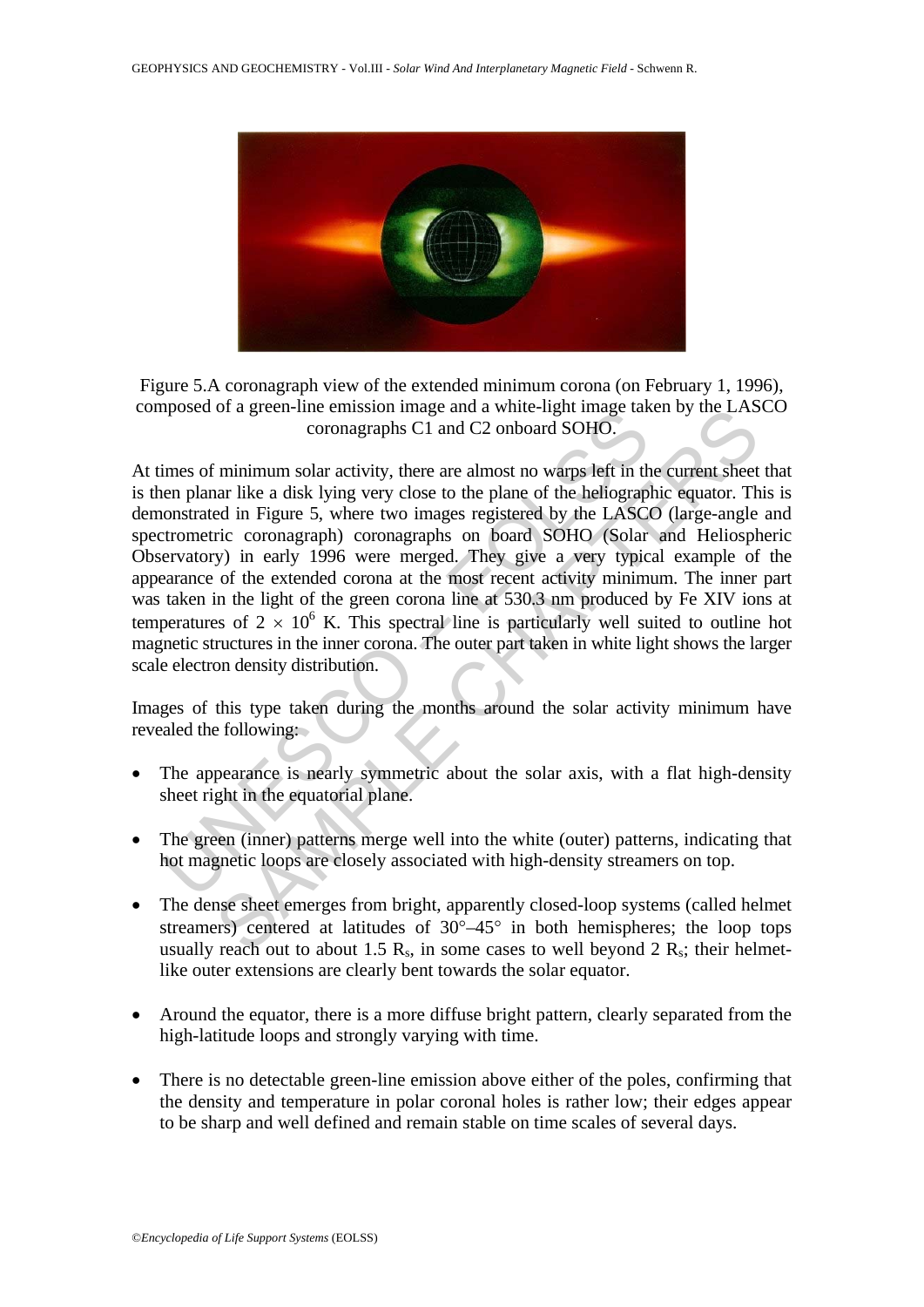The structure of the corona is governed by the solar magnetic field. The magnetic topology is not just that of a simple magnetic dipole. Higher order multipole components are also involved. A coronal image like Figure 5 leads to the immediate impression that there are several magnetic loop systems anchored at the Sun.

Consequently, there must be a series of polarity changes around the limb, apart from the global polarity switch from "positive" at the northern coronal hole to "negative" in the south. The radial extent of these multipole moments is much more limited than that of the overall magnetic dipole centered in the polar coronal holes.

Comparison of coronal images like Figure 5 with photospheric magnetograms shows that the midlatitude loop systems are located well on top of magnetic neutral lines that often reach all around the visible half of the Sun. This is also the location of polar crown filaments, which are well known from H-alpha observations.

The near-equatorial magnetic features are more variable, both with space and time, due to the dynamics of some remaining active regions. They cause the green-line corona to vary in intensity by a factor of 10 and more. This variability in conjunction with the smaller scale, and often with inclined magnetic structures, may be the reason for the more diffuse appearance in the equatorial regions.

ments, which are well known from H-alpha observations.<br>
near-equatorial magnetic features are more variable, both with spa<br>
dynamics of some remaining active regions. They cause the green-<br>
tensity by a factor of 10 and mo which are well known from H-alpha observations.<br>
supartional magnetic features are more variable, both with space and time, dues of some remaining active regions. They cause the green-line corona to by a factor of 10 and m The formation of antiparallel magnetic fields beyond the closed loops would require the existence of current sheets. Since large streamers coexist at different latitudes, multiple current sheets must also exist, unless they merge somewhere. They form a streamer sheet of initially one solar diameter width. Processes still to be explored may eventually lead to the formation of the large-scale interplanetary heliospheric current sheet imbedded in a flow of slow solar wind. Note that the transition from closed to open magnetic topology at the top of a streamer is generally not yet understood, nor is the release of slow solar wind from these regions.

The flatness and stability of the distant heliospheric current sheet(s) is probably due to the persistence of the midlatitude streamers. In other words, the current sheet is determined by midlatitude phenomena, rather than by streamers above the nearequatorial activity belt. The midlatitude streamers are apparently bent toward the equator by the overexpanding solar wind flow from the polar coronal holes. After all, that would mean that the heliospheric current sheet close to the Sun's equator is being shaped by forces originating in the Sun's polar regions!

- -

- 
- -

TO ACCESS ALL THE **27 PAGES** OF THIS CHAPTER, Visit: [http://www.eolss.net/Eolss-sampleAllChapter.aspx](https://www.eolss.net/ebooklib/sc_cart.aspx?File=E6-16-08-05)